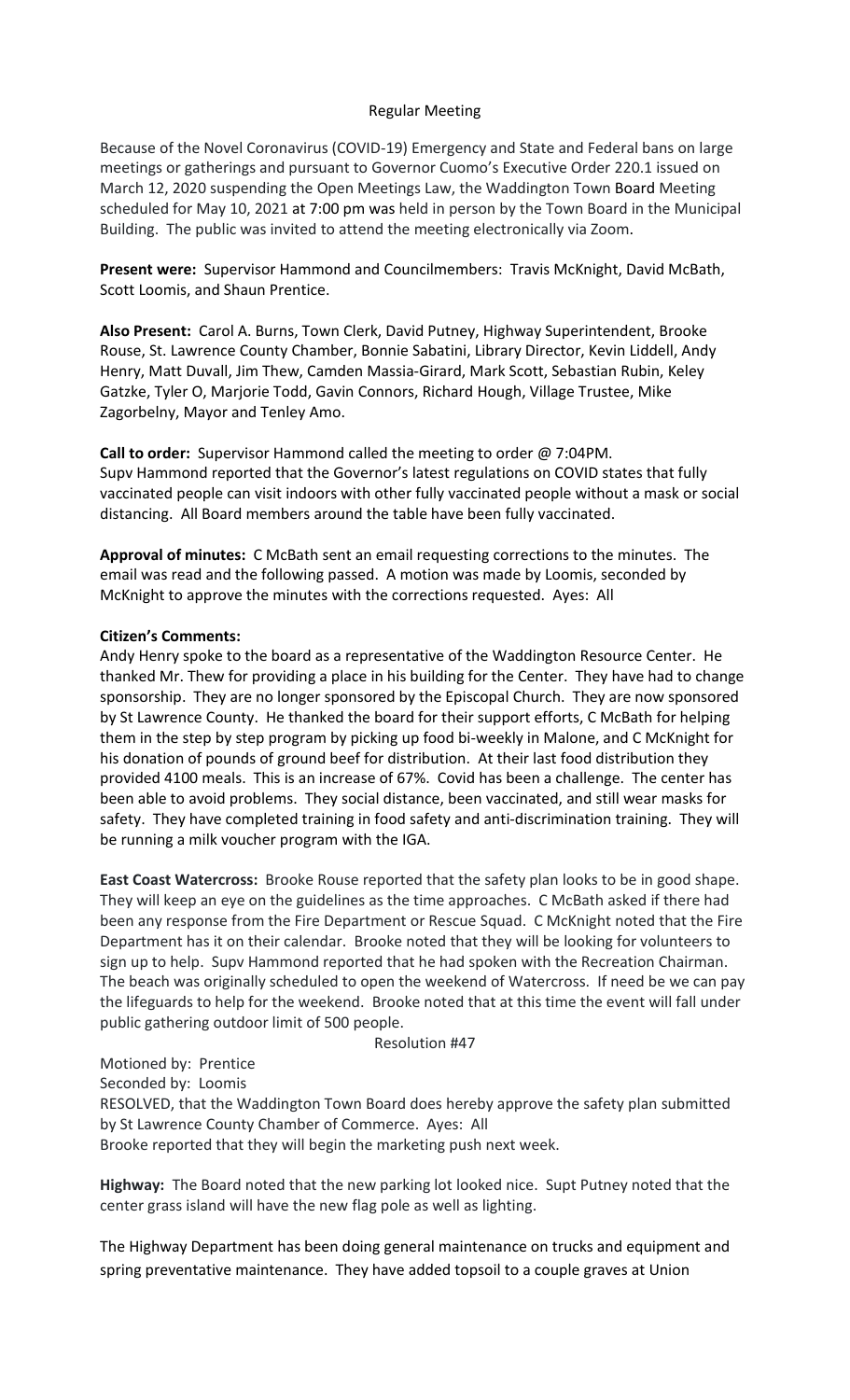Cemetery that had settled over the winter. Started parking lot at town municipal building and ran conduit for future electrical and storm sewer drainage has been set. Two trucks from Madrid helped haul stone. The new truck has arrived. Took danger trees down on McGinnis Rd and chipped tree from wind storm. There have been 2 cremations and laid out 2 headstones for installation.

### Resolution #48

Motioned by: McKnight Seconded by: Loomis RESOLVED, that the Waddington Town Board does hereby accept (1) 2021 Mack GR64F Dump/Plow from Beam Mack Sales & Service Inc.; BE IT FURTHER RESOLVED, that the Waddington Town Board does hereby authorize the

payment of \$215,754.20 to Beam Mack Sales & Service, Inc. for above said truck. Ayes: All

## Resolution #49

Motioned by: McBath

Seconded by: Prentice

BE IT RESOLVED, that the Town Board does hereby approve the form and format for the Statutory Installment Bond in the total sum of ONE HUNDRED EIGHTY-FIVE THOUSAND AND 00/100 DOLLARES (\$185,000) to be issued with respect to the Township's new fully equipped 2021 Mack Granite 64FR Allison Plow Truck as presented by Roger B. Linden, Esq., bond counsel for the Township; and be it further

RESOLVED, that such Statutory Installment Bond shall reflect the number of payments, the amounts thereof and the dates thereof as is set forth on the annexed maturity schedule prepared and presented by Roger B. Linden, Esq., and Renee Adams, Loan Specialist of the U.S. Department of Agriculture, New York Rural Development; and be it further

RESOLVED, that the Town Supervisor, as Chief Fiscal Officer of the Town of Waddington, shall duly execute such Statutory Installment Bond and all such other and related documentation necessary to effectuate such purpose; and be it further

RESOLVED, that the previous Resolution of this Board dated April 13, 2020, authorizing the issuance of such Statutory Installment Bond is in all respects affirmed and continued and the Chief Fiscal Officer shall have all the powers enumerated therein with respect to the issuance of such Statutory Installment Bond. Ayes: All

**Rescue Squad:** C Prentice reported that the new rig is in. They are planning for summer events coming up: BASS Masters, Watercross. They had 23 calls for the month of April.

Library: C Loomis reported that the subcommittee met on May 4<sup>th</sup> to work on the MOU. They are working on the summer reading program. They contacted Vicki MacDonald to look at the repair needed on the bricks. The library asked about the line item that is budgeted for the old town hall/library repairs. Supv Hammond noted that the last two years there has only been \$5,000 put in to the account due to more money being spent on projects at the Municipal Building. There is still money through the RVRDA grant that needs to be used at the old town hall.

The Board discussed the proposed MOU. Bonnie reported that she had made the changes that were discussed at the subcommittee meeting as well as inserted the information that the clerk needed to submit. She asked about the dates for the storm window removal. It has been suggested May  $31^{st}$ . Supt Putney noted he wasn't comfortable putting an actual date in there. While he plans on having it done by that time he can't guarantee it. It all depends upon when the road grinding company schedules the town etc. The library noted that this may be the last year we have to have this done by a certain time if they receive the grant for HVAC system. The air conditioners won't have to be installed in the windows.

C McKnight noted that sometimes they are also at the mercy of the companies we use. There are 2-3 places to rent a lift in the county and we have to be able to go when the road grinding company says they are ready. This is all things that can affect the timing.

C Prentice asked if they had a backup plan in place if they town can't meet the timeline. C Putney did note that the lift will be here next week and the plan will be to get them taken care of at this time.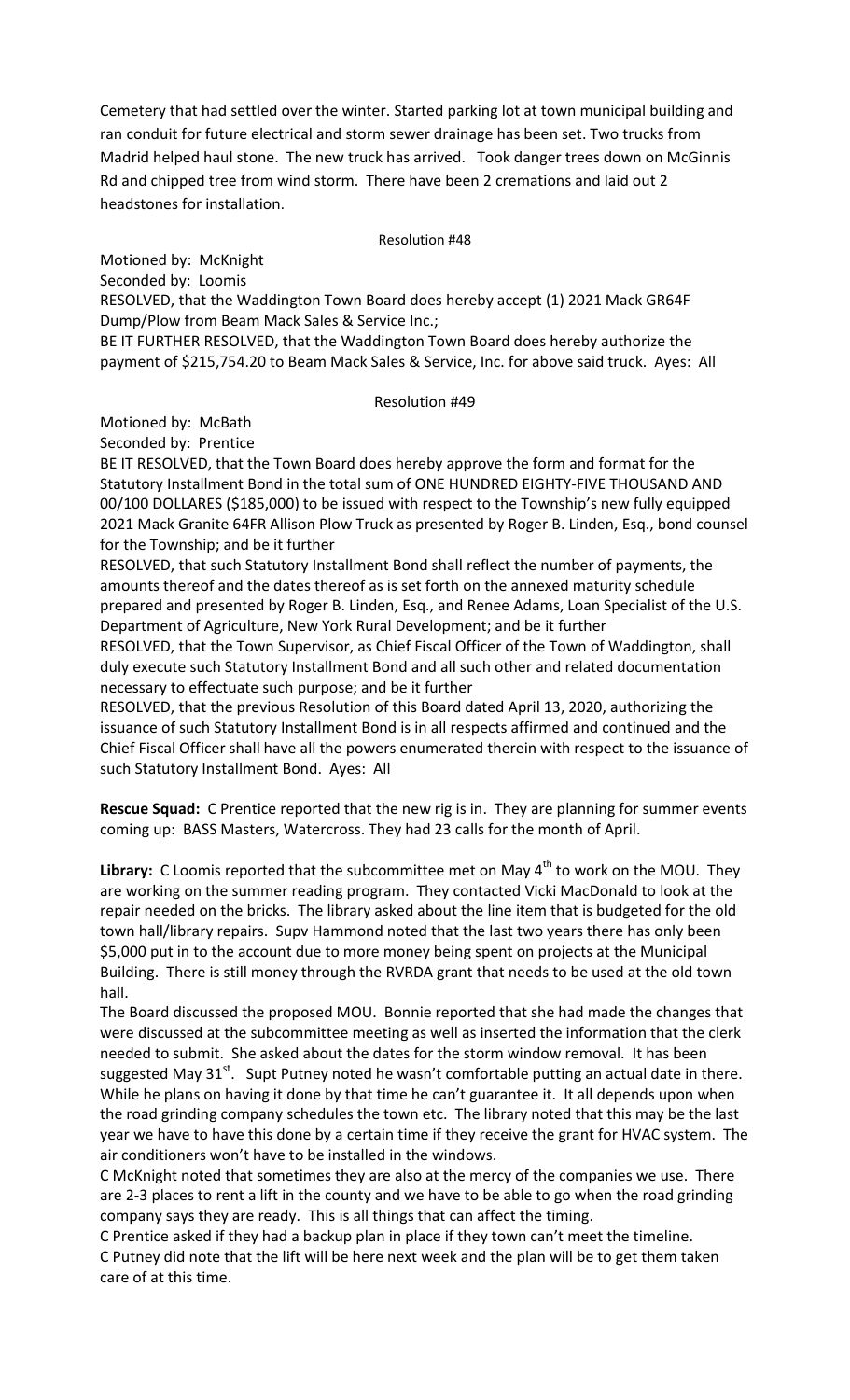The board discussed reviewing the document in March every 2 years and cancellation by either party may be done with a thirty (30) day written notice.

# **Grants/Alternative Revenue:**

**RVRDA grant**: The RVRDA grant application we discussed and approved last month was finalized and signed by the Supervisor after the board meeting. The completed RVRDA grant application was hand delivered to Bob Ahlfeld at SLC IDA in Canton on Friday April 16. Awards will be announced sometime in June 2021.

**Iroquois property**: Board members received an email from Alex on April 21 with the updated info to the land proposal document. He stated he also spoke with Jeff Farrell from NYPA regarding the access road. We have a right of way granted to the town by NYPA. We cannot convey our right of way on to private landowners. We can however do the same thing we did with the property on River Road past the beach. Because it is a town right of way, it is public access. Landowners would just utilize the public access currently provided by the town's right of way from NYPA. There was board consensus of those that replied to send this document to the planning boards for their review and comment. The Clerk reported that the local Planning Board will be meeting to review the plans submitted on Monday, May  $17<sup>th</sup>$  @ 7PM.

**Department of Defense, Defense Community Infrastructure Program**: On April 20 Alex sent Carol, David Putney and I an email regarding information about the Department of Defense, Defense Community Infrastructure Program he received from "Advocate Drum", the Fort Drum Regional Liaison Organization. I forwarded this email to the entire Board on April 23. I reviewed everything sent and discussed this by phone with David Putney. My perception was that this program is geared more towards local governments situated adjacent to or very close to Fort Drum that have base housing in their communities or military members as residents in their jurisdictions. I did not see how we could tie a competitive project proposal in Waddington into "community infrastructure that is supportive of a military installation" being as far away as we are.

**Federal Highway Administration (FHWA) Center for Local Aid Support** On April 14, I reviewed correspondence I received from the FHWA Center for Local Aid Support related to transportation innovation – It did not apply to the town of Waddington.

**HIPCAMP**: There are no "HIPCAMP" sites listed on their website in St Lawrence County. (https://www.hipcamp.com/en-US/discover/new-york) There are 4 listed as being located in the Adirondack Park. Campers get to "rate" the campsite on the website. They describe "regions" in NY State on their website, but there is nothing about the St Lawrence River or Seaway that I could find. This might be an opportunity to market the region on their website to spur tourism in Waddington and the region? There are "host standards" that have to be met by site hosts (described at: https://www.hipcamp.com/enUS/hoststandards) and include: fire safety and rules; occupancy limits; guest safety warnings and rules; site hazard identification / mitigation and emergency procedures to be followed; noise; garbage; pets; etc. If the board wants to try and do this, I suggest this would be the path forward: 1- Create a subcommittee to conduct the below activities 2- Identify and mark camp site(s) to be offered; modest site development; site map 3- Draft camper policies and procedures to comply with host standards on website 4- Set camping rates 5- Define town administrative process for town re: confirming requests; receiving payments; site administration / management issues 6- Review concept with town insurance provider and town attorney 7- Board resolution to formalize an agreement and sign on with HIPCAMP to host sites.

The Board asked Jim Thew about his HIP Camp site. Jim noted that they are not quite ready with it. They asked if he would be willing to help set something up on Leishman's Point. Jim noted that the board would need a couple picnic tables and fire pits for the sites. C McKnight and C McBath said they would be willing to work on the project. Jim Thew noted he would help out.

**CARES Act Stimulus funding** I suggest the Town Board move now to clarify exact amounts on what we will be receiving and when (I have seen nothing in writing on any of this, maybe Alex has received notice?) and what the written rules are related to the use of this funding. Once that information is received as a board, we should consider beginning some preliminary discussions on the potential uses for this funding that is to be received by the town of Waddington.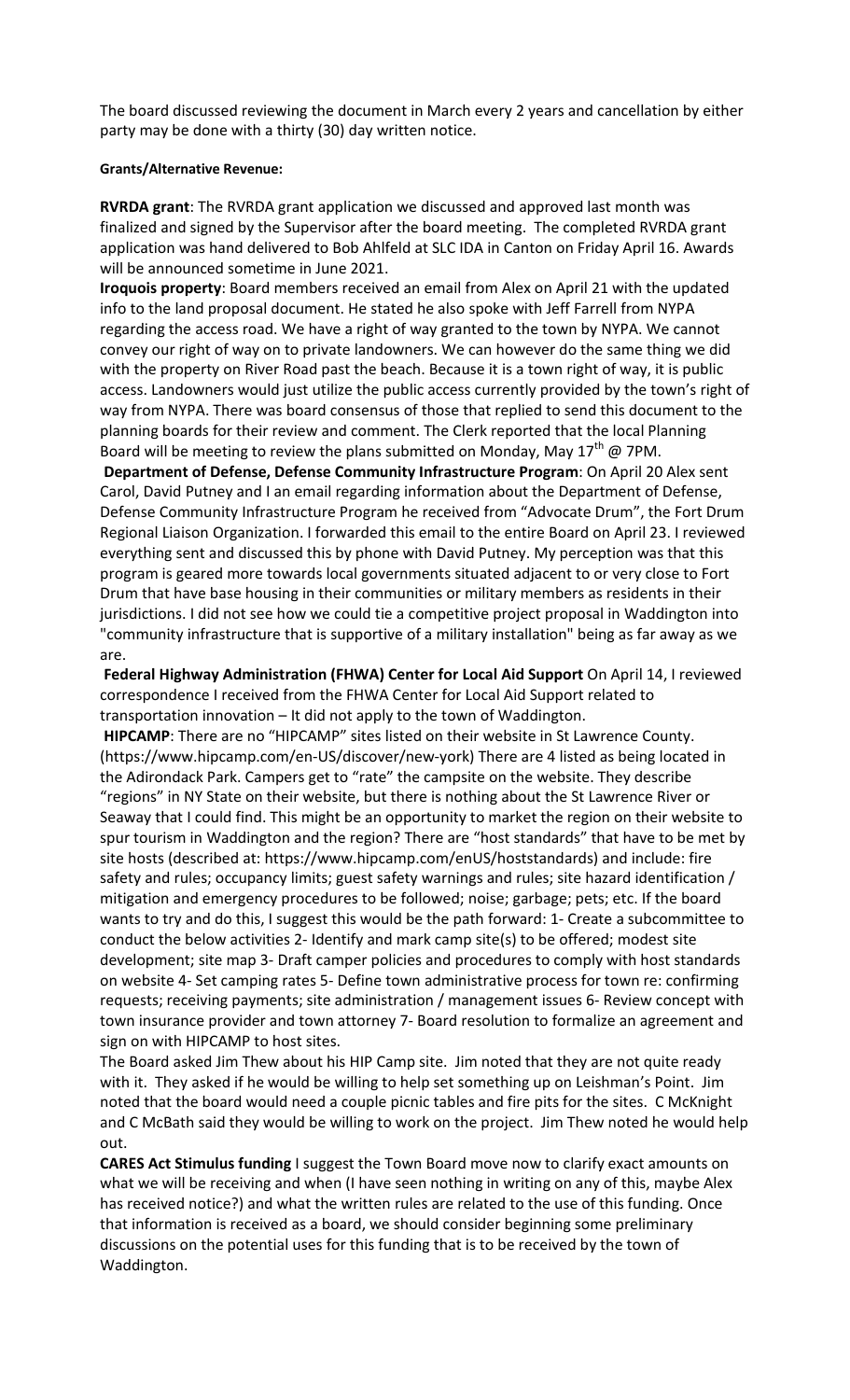Mayor Zagrobelny reported that Waddington is considered a non-entitlement municipality. We will receive our money directly from the State. The Town/Village has been awarded \$244,000 to be paid over 2 years. The Village portion is based on the most recent census. The Town will receive 56% or \$134,000 and the Village 44% or \$109,600. ½ in 2021 and the other ½ in 2021.

**Cemeteries & Safety:** C McKnight reported that Mark Scott had put a blurb in the Waddington Recorder looking for volunteers to serve on the cemetery committee. They should contact the Town Office. They asked if there had been any calls. The Clerk noted she had not received any. C McKnight will contact some people to see if he can get any interest.

**Recreation:** C Loomis reported that the morning recreation, reading, and beach bus will start July 5- August 13. Morning Rec & reading will be 9-12 and beach 12-3. There will be a beach bus this summer. The committee will be meeting on May 17<sup>th</sup> to discuss safety protocol for the Department of Health. He reported there are three things they are looking for: River Rd trail to be swept, dog waste containers set up, and the weeds taken care of in the water. Supt Putney noted that the Village will be getting their sweeper soon and will take care of the trail. He will put the waste containers back up. The beach caretaker is back to take care of emptying them. The Board discussed the weed situation. They will use C Loomis' drag and tractor to clean them out. C Loomis and C McBath will meet Memorial Day weekend to see how the weeds are to determine if they need to do before the watercross or just before the beach opens.

**Museum:** The Museum President has asked that the Board appoint Mary Hamilton to the Joint Museum Board for a five year term.

Resolution #50

Motioned by: McBath

Seconded by: Prentice

RESOLVED, that the Waddington Town Board does hereby appoint Mary Hamilton to the Joint Museum Board for a term of 5 years. Ayes: All

**Gallery/Clarke House:** Mark Scott reported that the gallery has done a great job with the Covid restrictions. Their exhibit by Paul Dixson has gone well. Their next exhibit will feature Tina Seabolt from June 12-July 24. Their first art class will be June  $1<sup>st</sup>$ . Supv Hammond reported that the Clarke House has reached their goal on the match grant for the ceiling.

**Radio Tower:** Supt Putney reported that the County has the funding approved but are waiting on the licensing through the Canadian Government. This could take some time.

**Baildon's Update:** The Clerk noted there was nothing to report. Supv Hammond reported that there was a complaint by Kathy LaForce about her neighbor across the road. There is junk and garbage all over and there are also rats. Code Enforcement has sent a letter to the owner and spoke with him on the matter. He is in the process of getting the tenant out of the house and will clean it up.

The board noted that they had passed a law to help clean up this type of problems. It should be enforced for all not on a case by case basis. If we need to clean it up then so be it. The Board should consider a budget line to cover costs and legal fees associated with a cleanup.

**Generator:** Supv Hammond reported that at the last meeting the board awarded the bid to Tel Corp for the installation of the generator. Since then C McKnight, Supt Putney, Casey Bill, contractor, and Mike Christie, Engineer w/Tisdel met to discuss what would need to be changed in order to have the fire department included in the installation. Casey sent back two different scenarios with a price of \$21,000 and \$23,000. The Village Board had their meeting and made the decision to not hop on to the project with the costs estimated. Supv Hammond suggested that the Board rescind the bid to allow Mike Christie, Engineer w/Tisdel to look at the current system to see what would be needed to turn it into an automated system. He also suggested that there be a joint meeting set up with the Town and Village to discuss what will be best for the Municipal Building, Fire Department, and Rescue Squad.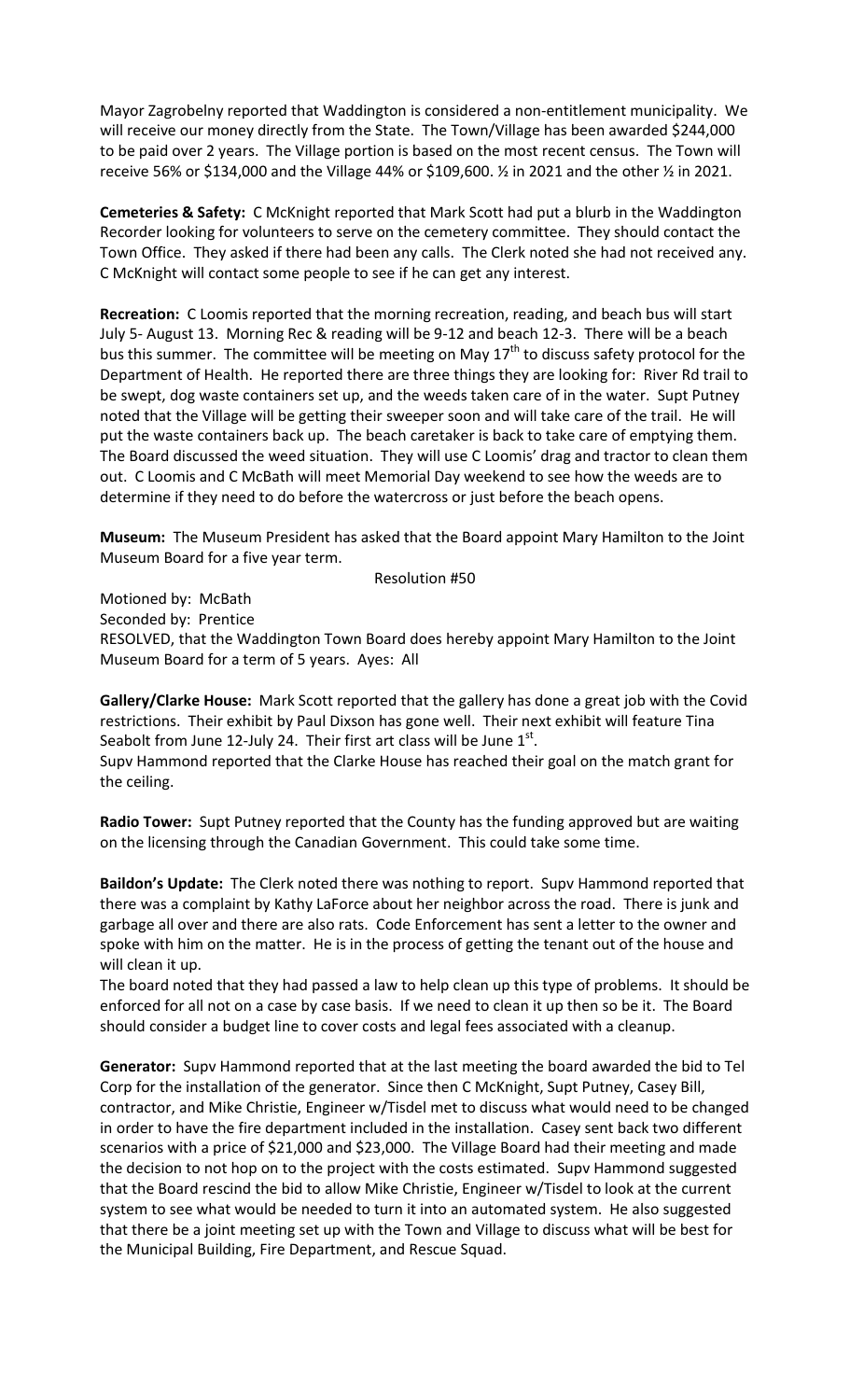Conversation ensued between Councilmembers, Village Trustees, and the Mayor. There were several separate conversations but joint cooperation on the project.

C Prentice stated that Supv Hammond is looking to change the scope of the work.

A motion was made by Hammond, seconded by Loomis to rescind the award for the generator and to work with the Village to come up with a solution that will work for all. There were no other votes in favor. The resolution died.

Councilman Loomis noted that he would be in favor of suspending the contract until the boards could jointly meet and see if there is a way to make it a joint project.

A motion was made by Loomis, seconded by Hammond to suspend the contract until the town and village explore a joint project. Ayes: Hammond, Loomis, McKnight, McBath Opposed: Prentice

Supv Hammond asked the Mayor if they would like to set up a joint meeting to discuss. Mayor Zagrobelny noted that it would be best to wait until the engineer looks at the project and gives us options to discuss. Supv Hammond noted he would contact Mike Christie to see if they could get the project fast tracked.

**Local Government Task Force:** The Mayor reported that they are in the process of doing boring samples for the marina project. Rob Campany is doing the engineering work. They have a conference call every other Friday. They are working on preliminary planning to see what permits are needed.

Supv Hammond reported that they will be doing the Little Sucker Brook culvert project on RT 37 in early to mid-July. It will be a one lane road at times. Once this project is done the pull off will be paved as part of the work and next year the fishing pier will be replaced with an aluminum one.

**Court Security Officer:** Supv Hammond reported that the Town Attorney sent in his legal advice for the court security officer. It just arrived today and was sent to the Councilmembers. He asked the clerk to read the letter.

Attorney Nash noted that if the town is going to pass a local law they need to include an additional phrase entitled "when effective" along with the wording. He also spoke to the great potential liability upon the town in establishing the constable's position. Based on the documents submitted to him the Town Board will have to pass a separate resolution defining what "equipment" the constable would wear. He feels that the constable should always be in uniform. He also suggested to limit the equipment so that the constable does not wear a firearm or a taser. His feeling is that mace and a billy club are sufficient. Also if the Town establishes the position of Town Constable we will need to install a magnetometer and have someone capable of using it.

The insurance agent sent an email stating that the insurance company has reviewed the job description of the Constable that was submitted by Justice Robinson. They have stated that the Town would need to add the Police Professional Liability line. The areas of concern necessitating this were: 1). Certified Police Officer; 2). Armed, with annual firearm and use of force training; and 3). Power to arrest i.e. enforces laws. The minimum premium is \$900 annually. If the job description were revised to remove powers of arrest – particularly the line "enforcing laws" – Trident may be comfortable with the coverage already provided under the GL-214 Law Enforcement Coverage-Courts endorsement the Town already has. Trident was not concerned as much with the "armed" portion as bailiffs are often armed. It is more a jurisdictional thing – the Town of Waddington not having a Police Dept. under whose authority is he or she sworn to enforce the laws?

Justice Robinson stated that she didn't receive a copy of the letter. She noted that defendants are not accompanied by officers in the evening when court is in session ie: 7-9PM. She also cited the recent shootings in DeKalb and Watertown. There is a difference in training in unarmed and armed. An unarmed person also has limited authority in the court room. She still feels that the Town should go the route to establish the position of Town Constable even if they decide that they should be unarmed. This way the work is already done should they change their mind to have an armed officer. Potsdam hired Norwood Police Dept for their constable. She asked the board if they were concerned about not being able to do the required